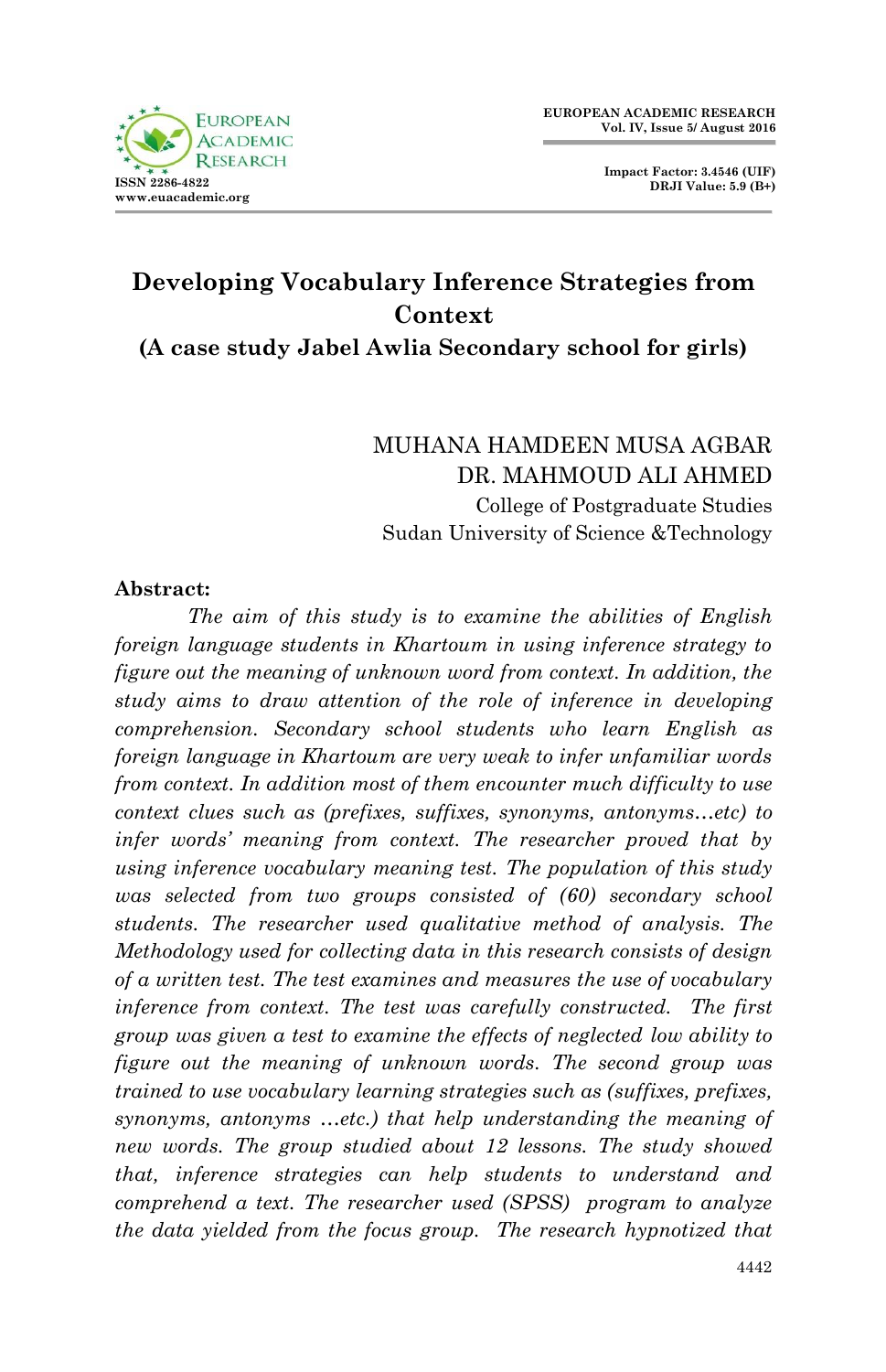*students in secondary schools face difficulties to infer and understand the meaning of unknown words from context. The study showed that inference has a great role in understanding the meaning of unknown word from context. Besides, inference strategy helps to comprehend and understand a text.* 

**Key words:** words association, guessing, understand words, word knowledge

## **INTRODUCTION**

It has been recognized that most of the secondary school students encounter much difficulty to use vocabulary learning strategies to infer words' meaning from context. Within the last few years, vocabulary is the most important factor in S/L and many linguists consider it as just important than the whole four skills Nation as cited in Nation and Warang (1997, p.6) said that *"Vocabulary knowledge enables language use, language use enables the increase of vocabulary knowledge, knowledge of the world, enables the increase of vocabulary and language use and so on*". Context clues provide the learners with some information to figure out the meaning of the unknown words. The information surrounding the sentence might enable the learners to decide the meaning of unfamiliar words. Olsen (p.6) defined context as *"Context means the words surrounding a specific word that gives clues to word's meaning*. *Being aware of context clues help determines the meaning of many new words and makes reading enjoyable".* Although context will not always clarify the meaning of an unfamiliar word completely, but it gives an important starting point Smith, C (1997, p. 62). Inference is an effective strategy that helps to figure out the meaning of a new word. When a word has different meanings learners must look closely at context instead of referring to dictionary Smith, C (1997, p.67).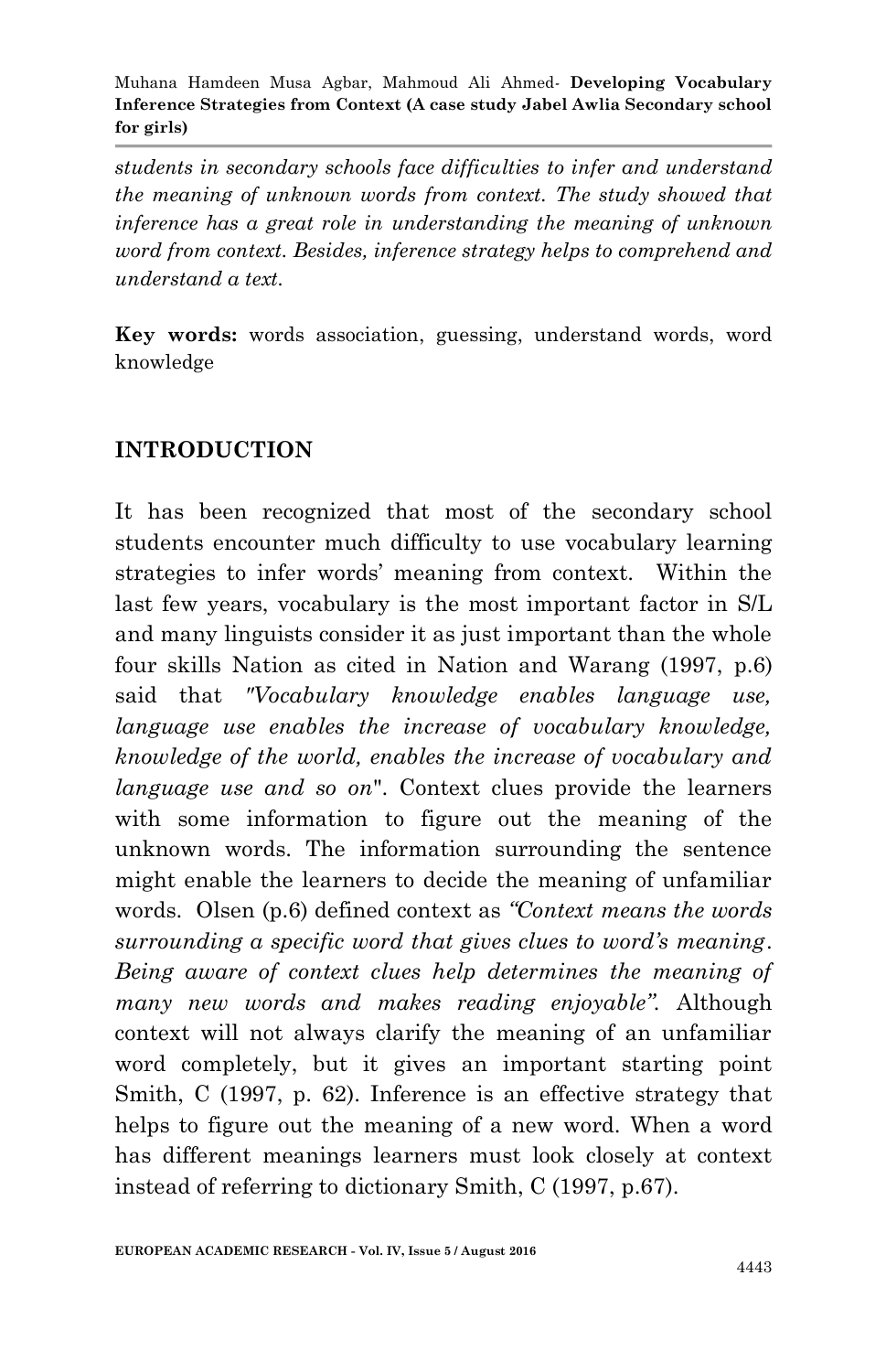## **LITERATURE REVIEW:**

Context clues involve the learners to use linguistics (e.g. words, phrases, sentences) and non linguistic information (e.g. illustrations, typographic features) available surrounding an unfamiliar word, which a reader can use to infer the word's meaning Baumann cited in Hiebert & Kamil (2005, p.184) Seemingly, clues to the meaning of key words are often provided by context. This can give Information in the surrounding sentences that help to decide the meaning of unfamiliar words. Using synonyms and antonyms will also help to figure out the meaning of unknown words (Suter, J, 2004, P.P 23/24). Inference is strategy that involves to think and search for some information around that help and support knowing the meaning of unknown word Smith, C (1997, p.67) claims that *"when we use inference , we take the information we are given and then rely on our knowledge and thinking ability to find relationships that may not be apparent at first glance. We have to analyze what we are reading and then rearrange it in our own mind".* In order to understand the meaning of unfamiliar words students have to find some information that unlock the meaning Suter, J (2004, p.51) said that "*Sometimes readers will find an example in the text that helps them better unlock the meaning and understand a difficult word."*

 Moreover, word parts is essential strategy to discover the meaning Hiebert, E& Kamil,M (2005, p. 181 ) said that *"There is a potential in skillful use of available word- part and context*".Inference is a good strategy that helps to support knowing the meaning of new words in the context Smith, C (1997, p.67) claims that *"when we use inference, we take the information we are given and then rely on our knowledge and thinking ability to find relationships that may not be apparent at first glance. We have to analyze what we are reading and then rearrange it in our own mind* ".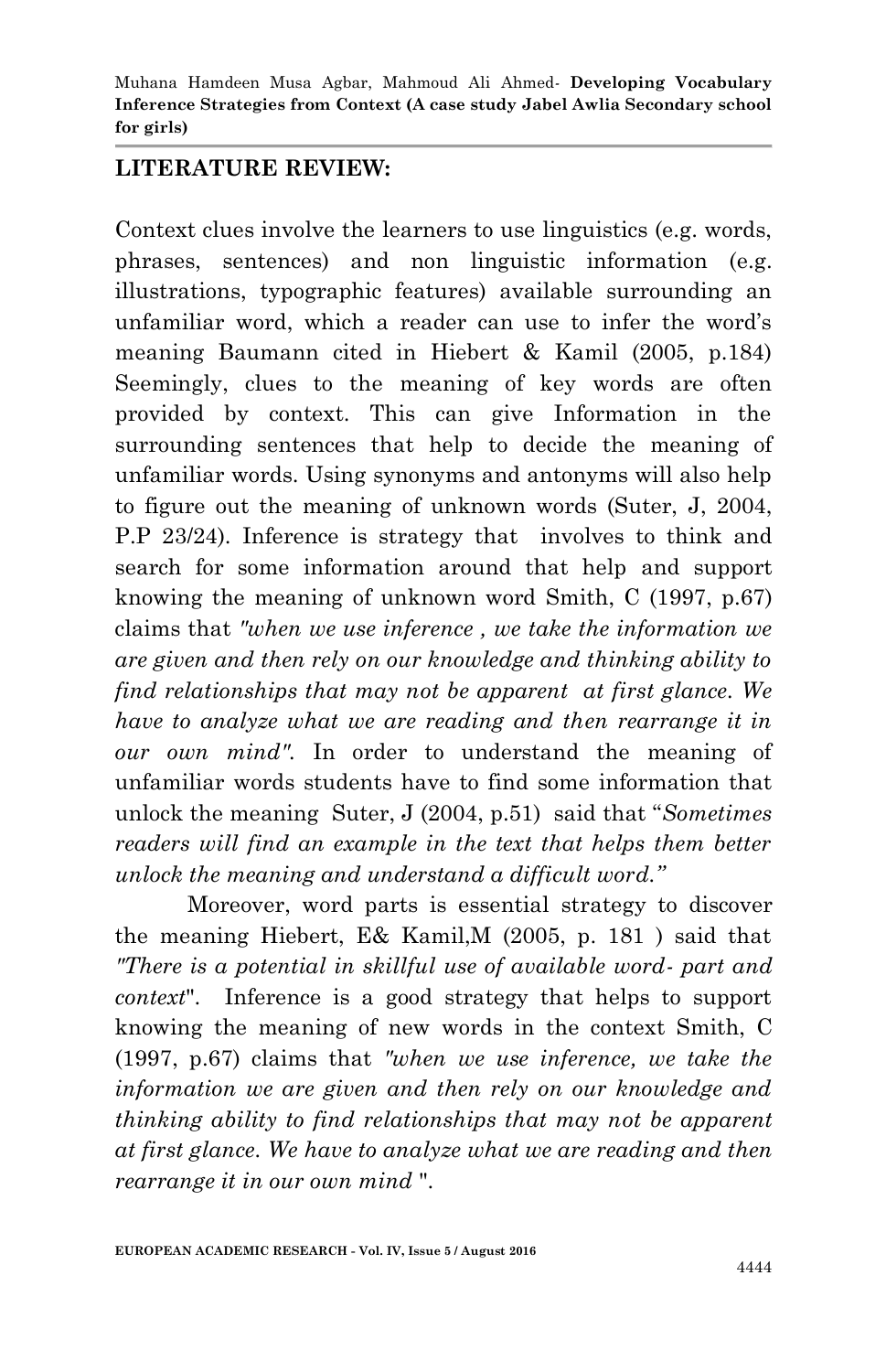Learners need to use linguistics and non linguistics in the text to find the meaning of unknown words Bauman (2005) cited in Hiebert & Kamil (2005, p.7) Claims *"Context clues involve the linguistics (e.g., words, phrase, sentence) and non linguistics (e.g., illustrations, typographic feature) available surrounding an unfamiliar word, which a reader can use to infer the word meaning*". Furthermore, using context clues is generally reliable and is the most practical way of unlocking the meaning of unfamiliar words, the approaches have limitation.

Specifically context clues,

a. often reveal vague rather than precise meanings

b. Usually give a single way, because many words have many meanings

c. Sometimes context clues too obscure to be helpful

d. rarely provide certainty. Smith, R (2012, P.)

Most vocabulary is learned through reading. Students can encounter to a lot of new words when expose to variety of texts. Besides, reading gives students the opportunities to discover the meaning of these new words via context clues Olsen (2010 p.xv). Students who are more skilled at reading and more knowledgeable about words are those most able to figure out words meaning from contexts Kamil & Hiebert (2004,p.75). Much of the research investigated the role of incidental learning in vocabulary development has focused on words encountered in the context of reading Sternberg cited in Kamil& Hiebert (2005p.46). Although context clues seldom provide certainty or definition. But, it is generally reliable and is the most practical way of unlocking the meaning of unfamiliar word, this approach has limitation Smith, R P.4). Contemporary studies have shown that students can be taught different word parts **(**prefixes and suffixes) to derive meaning of unknown word. Baumann cited in Hiebert & Kamil (2005, p.18) Sometimes readers will find an example in the text that helps them better unlock the meaning and understand a difficult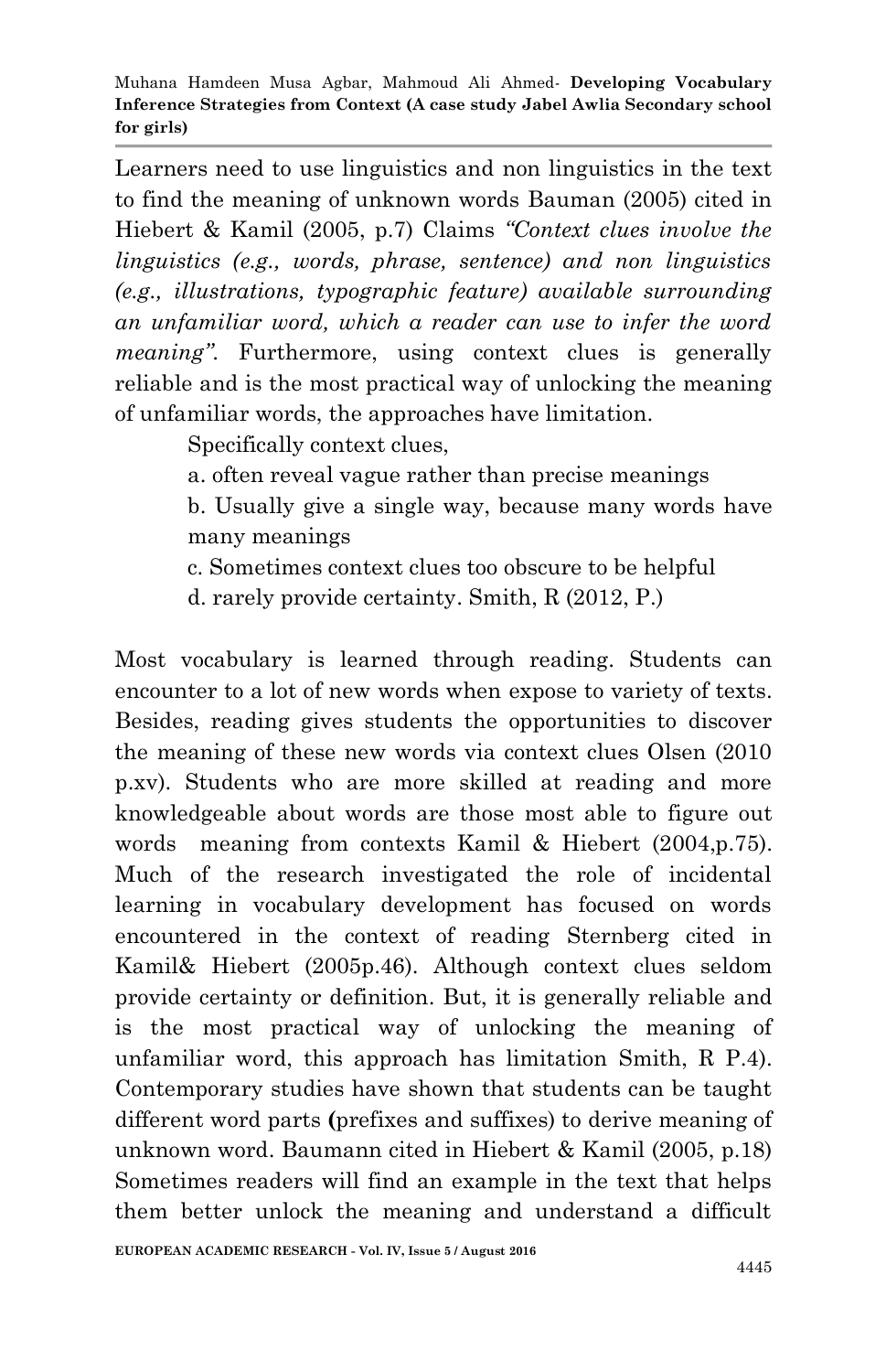word Suter, J (2004, p.51) To conclude, synonyms and antonyms often help to define unfamiliar words Smith, C (1997, p.2). Suffixes allow us to form several word that share a common meaning. Learners can quickly find the meaning of unknown words by using synonyms, antonyms or thinking about the meaning in general Olsen, A (2010, p.8) says *"Context clues are the words around a word that gives hints about its meaning, context clues may be synonym (award with a similar meaning to another word or antonym (award that means the opposite of award). The general meaning of the whole sentence or paragraph can also be a context clue that helps you understand an unknown word"*.

 To conclude, inferring meaning from context is an essential strategy for developing reading and comprehension. There for, learners need study to variety of strategies to develop guessing meaning Stahl ( 2005) cited in Hiebert, L & Kamil, M (2005, p.9) stated that *"Learning words involves exposing to different contexts by repeated encounters words and practice these seem to be important for the acquisition of vocabulary. Extensive reading is also one of the ways which students can learn vocabulary in rich context"*. In addition, predicting activities are essential to enable students to discover the meaning of target words without looking to the definition. Besides, they also help them to identify context clues which are one of the most active methods of vocabulary development Olsen, A (2010, p.xi)

## **RESEARCH SIGNIFICANCE**

This research is significant for the followings:

1. It helps to adopt effective techniques in teaching S/L vocabulary.

2. To show the benefits of developing inference strategy.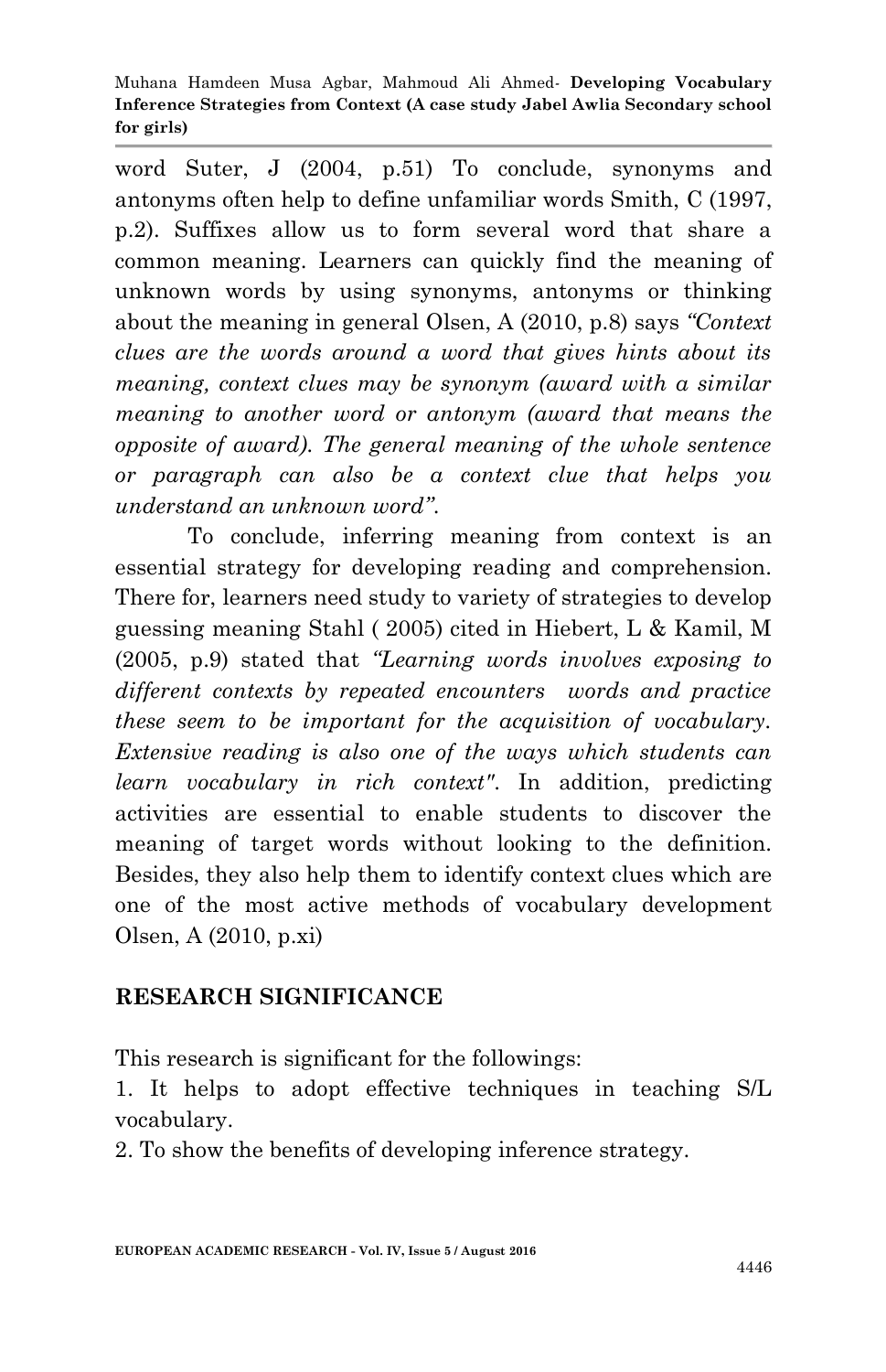## **AIMS OF THE RESEARCH**

To discover the difficulties that face L/2 learners in vocabulary acquisition. Also to examine the ability of students to infer the meaning of unknown words from context.

#### **RESULTS:**

Pair 1

| Pair 1 |                                      | Mean   |    | Std. Deviation | Std. Error Mean |
|--------|--------------------------------------|--------|----|----------------|-----------------|
| Pair 1 | Control test                         | 7.2667 | 30 | 4.72655        | .86295          |
|        | Experimental 9.2333<br>$_{\rm test}$ |        | 30 | 4.65857        | .85054          |

Table (1) displays the means of the pretest (7.2667) and the post test (9.2333).

Comparing the two means, it is clear that the performance of the students' in the post test is significantly better than the pretest.

| Pair 1 |                                      | Paired Differences |                   |                       |                                                 |            |          | df | Sig.              |
|--------|--------------------------------------|--------------------|-------------------|-----------------------|-------------------------------------------------|------------|----------|----|-------------------|
|        |                                      | Mean               | Std.<br>Deviation | Std.<br>Error<br>Mean | 95% Confidence<br>Interval of the<br>Difference |            |          |    | $(2 -$<br>tailed) |
|        |                                      |                    |                   |                       | Lower                                           | Upper      |          |    |                   |
| Pair 1 | control test<br>experimental<br>test | $-1.96667$         | 1.65015           | .30127                | $-2.58284$                                      | $-1.35049$ | $-6.528$ | 29 | .000              |

Table 2 shows the means (1,9), and standard deviation (1,6) of both groups . This value proved that the experimental group has performed better than the control group. Thus the difference in the performance of the two groups is statistically significant (,000) which is less than (,05)

## **METHODOLOGY**

The population of this study was selected from secondary school students in Jabel Awlia in Khartoum state. It included third level students. All the students were female and their ages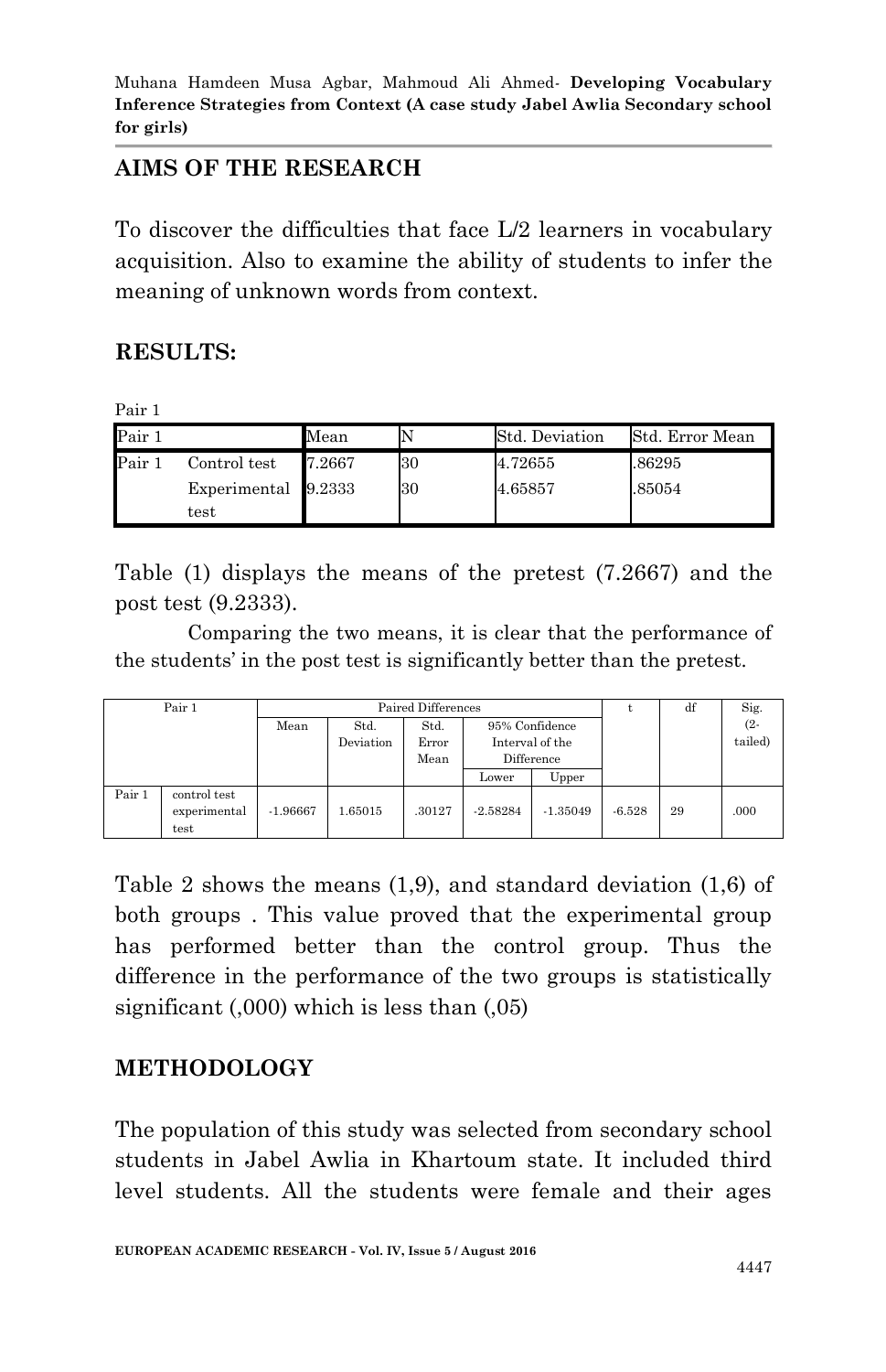between (17-18). The population was divided into two groups. The total number of population was 66 students. The two groups have studied English language syllabus "SPINE" for five years. A pre-test was used to assess students' performance to infer meaning. A Multiple choice test included about 15 items was set out by the researcher. It took about 60 minutes. After that the papers were collected and marked by the researcher himself. The second group was trained to use context clues strategies such as (synonyms, antonyms, suffixes, prefixes e t c..). Twelve lessons were allotted for instruction. After that an experimental test was given discover the variables. The aim of this test was to measure students' abilities to infer meaning of new words and phrases. Multiple choice questions are used because it is easy to be responded and marked. It included about 25 items. The test was administered by the researcher himself.

# **DISCUSSION**

The researcher emphasized that inference is a vital part of vocabulary strategies, but it's too often neglected. Inference of unknown word meaning should occur daily in classrooms, so that teachers can give feedback. Inference activities are essential to enable students to think of or discover the meaning of target words without looking to the definition. Learners should be trained to use clues surrounded a text which help to figure out the meaning of unfamiliar word. Inferring meaning from context is an essential strategy for developing reading and comprehension. In fact, knowing the meaning of a word is essential in building sentences or understanding context. By exposing to variety of texts implicitly or explicitly students can guess the meaning of new words or phrase without referring to dictionary. Inference is a good strategy that helps to support knowing the meaning.